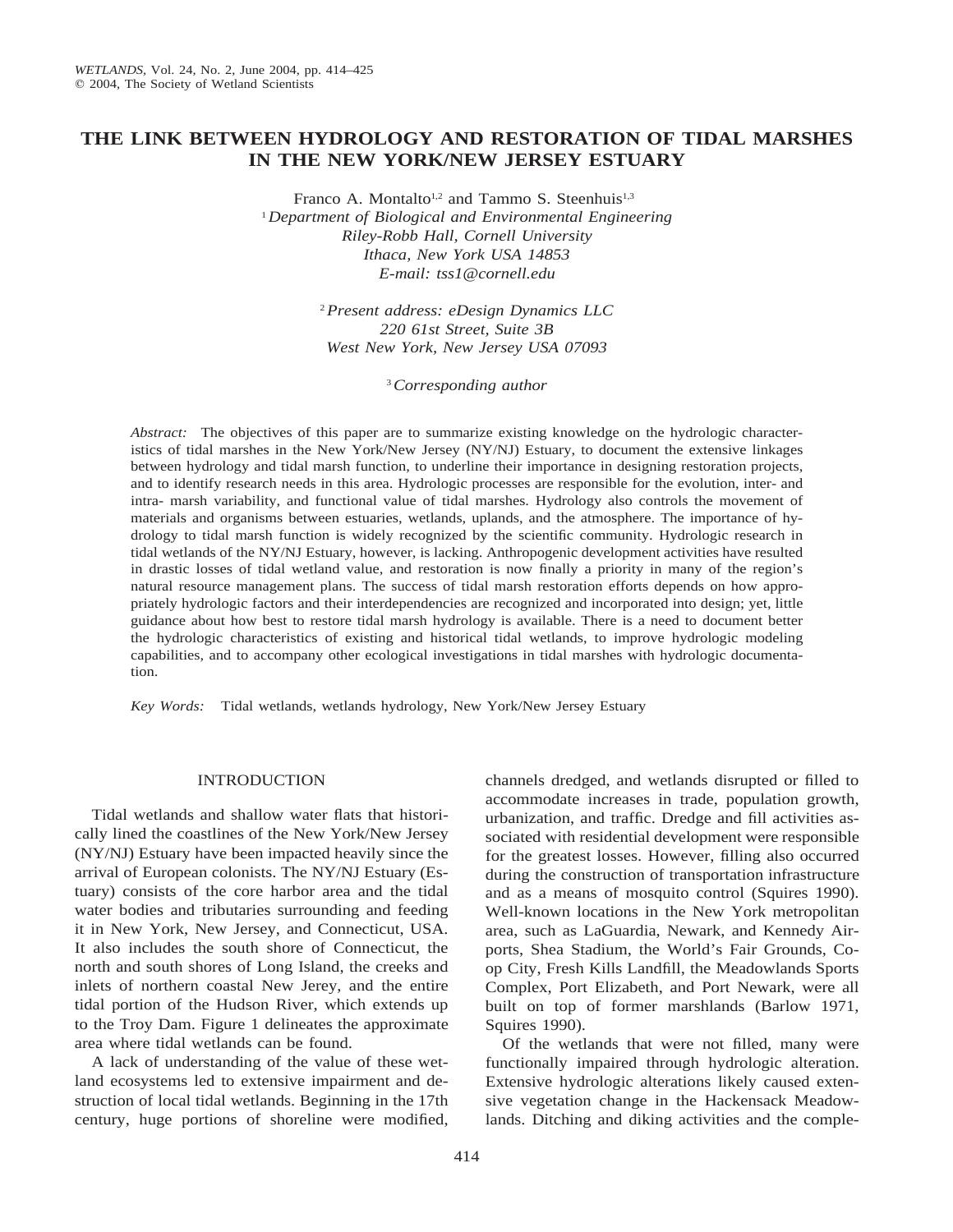

Figure 1. Map of The New York/New Jersey Estuary (adapted from National Atlas of the United States, 2000).

tion of the Oradell Dam in 1922 lowered the water table, facilitated peat decomposition and subsidence, and facilitated saltwater penetration into the area (Sipple 1971). Along the Connecticut shore, the connection of New York to Boston by railroad hydrologically isolated many wetlands from the Long Island Sound (Squires 1990). The installation of tide gates and other hydrologic restrictions has been deemed responsible for the conversion of several Connecticut Long Island Sound salt marshes to near monotypic stands of the common reed, *Phragmites australis* ((Cav.) Trin ex Steudel) (Roman et al. 1984). Historic changes to the Hudson River shoreline, including the barricading of approximately 54 and 63% of the eastern and western shorelines, respectively, for railroad construction (Young and Squires 1990), have also had detrimental hydrologic impacts on wetlands (Hudson River Estuary Action Plan Draft: 2000–2002 2000). Gross (1974) reported that deep channel dredging in the Hudson River between the Town of Hudson and Albany almost doubled the tidal range in that portion of the river. This hydrologic change would have significantly altered the

hydroperiod (or pattern of marsh flooding) of wetlands in that span of the river. In addition, aerial photography taken at Stockport Flats, a tidal wetland complex in the area, soon after the dredging indicates that spoil material from the project, placed in local wetlands, resulted in sparse vegetation (Carey and Waines 1987).

Detailed quantification of the area of tidal wetlands lost to date in the NY/NJ Estuary has not been published. This is due to a difficulty in assessing the extent of pre-colonial coverage, a lack of consistency in ecotone definition, and the prevalence of many different political and geographic boundaries in the region. While it has been estimated that only 53% of the historical wetlands area in the contiguous United States in the 1780s remained in the 1980s (Dahl 1990), it has been estimated that 75% of historical wetlands in the NY/NJ Harbor Estuary have disappeared in the last century alone (New York/New Jersey Harbor Estuary Program 1996). In 1997, the U.S. Fish and Wildlife Service estimated that approximately 121,410 ha of tidal wetlands and underwater lands had been filled and that only about 20% or 6,270 ha of the historical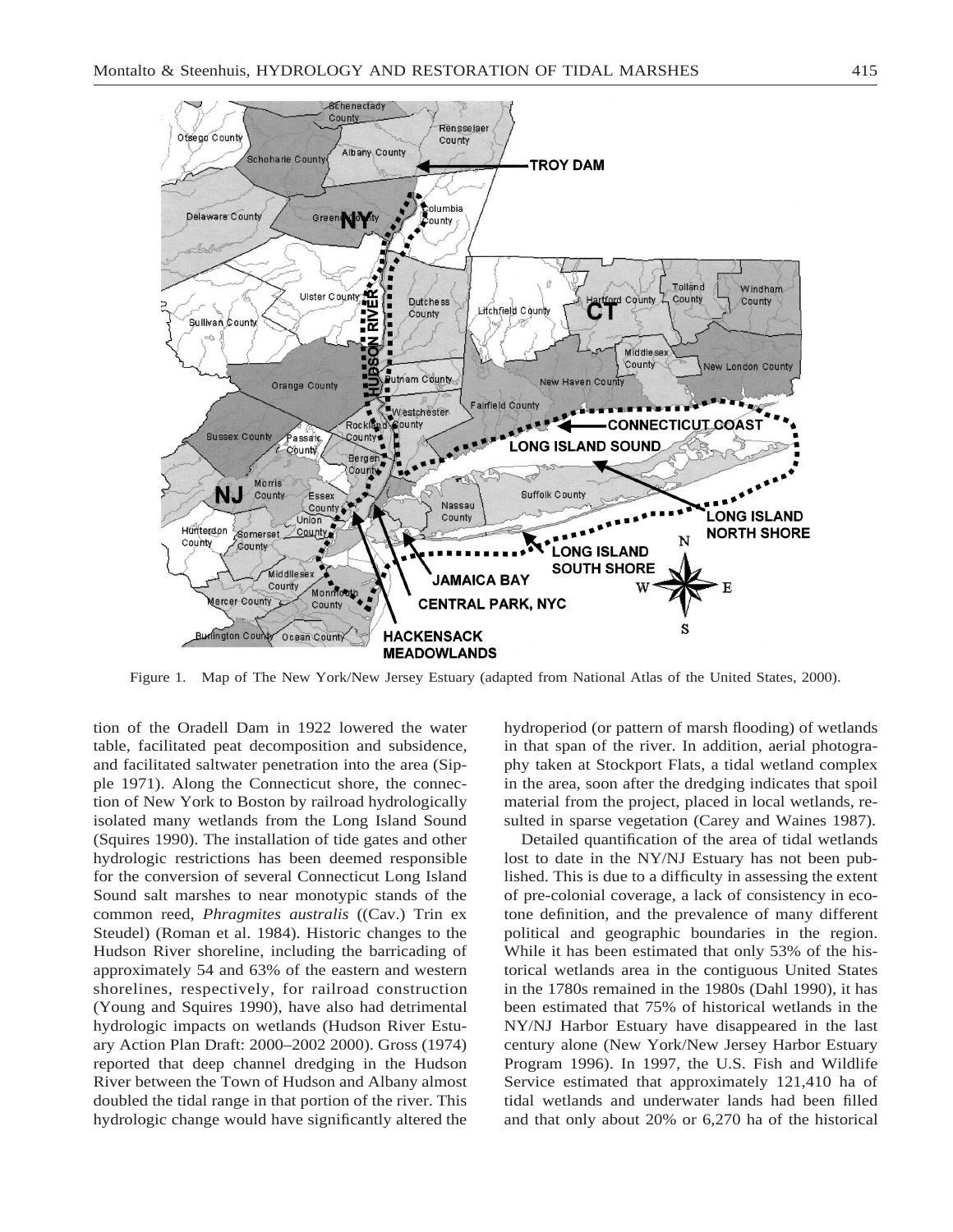| Geographic Description                                 | Area (ha)            | Source                      |
|--------------------------------------------------------|----------------------|-----------------------------|
| Salt marsh in New York City                            | 1,538                | M. Matsil, pers. comm.      |
| Tidal wetlands in Hackensack                           |                      |                             |
| Meadowlands District                                   | 2,630                | K. Scarlatelli, pers. comm. |
| Tidal wetlands in Hudson River between New York        |                      |                             |
| City and Troy Dam (preliminary data mapping in         |                      |                             |
| progress)                                              | 2,034                | F. Mushake, pers. comm.     |
| Tidal wetland islands in Jamaica Bay (included in      |                      |                             |
| NYC estimate above)                                    | 445                  | F. Mushake, pers. comm.     |
| Tidal wetlands in all of Long Island Sound (CT and     |                      |                             |
| NY combined)                                           | 8,456                | Rozsa 1997                  |
| Tidal salt marsh in northern NJ (Hudson, Bergen,       |                      |                             |
| Union, Passaic, Monmouth, Middlesex, and Essex         |                      |                             |
| Counties, including Meadowlands District)              | 4.502                | NJDEP/OIRM/BGIA 1996        |
| Tidal freshwater marsh in northern NJ (Hudson, Ber-    |                      |                             |
| gen, Union, Passaic, Monmouth, Middlesex, and Es-      |                      |                             |
| sex Counties, including HMDC District)                 | 199                  | NJDEP/OIRM/BGIA 1996        |
| Vegetated tidal wetlands along south shore of Long Is- |                      |                             |
| land in South Shore Estuary Reserve                    | 8,094                | J. Zappieri, pers. comm.    |
|                                                        | <b>Total: 27,898</b> |                             |

Table 1. Current estimates of tidal wetland coverage in and around the NY/NJ Estuary.

tidal wetlands located within a 40 km radius of Central Park, Manhattan remained (US Fish and Wildlife Service, Coastal Ecosystem Program 1997).

Today, approximately 27,452 ha of tidal marshes remain, distributed on both shores of Long Island, throughout the Long Island Sound, in various locations throughout New York City, in the Hudson River at various points north to the Federal Dam at Troy and in the Hackensack Meadowlands and other embayments of northern New Jersey (Table 1). Most (approximately 90%) of these are tidal salt marshes. The remaining are freshwater tidal marshes (Shisler 1990)

Despite their greatly diminished extent and relative obscurity, the remaining wetlands continue to provide many important ecological functions. Located at a critical point along the Atlantic flyway, they provide critical habitat for resident and migratory wildlife. For example, despite the preponderance of sewage treatment plants, combined sewer outfalls, and major shipping and industrial operations in the area, the Arthur Kill still supports one of the largest heron rookeries in the entire northeastern United States (Yaro and Hiss 1996), not to mention another 37 fish and 128 bird species of special emphasis (NY/NJ Estuary Program 2001). Over 6,677 ha of the Hudson River Estuary have been designated ''significant coastal fish and wildlife habitat'' by the New York State Department of Environmental Conservation and Department of State. Along with other migratory bird species, bald eagles can be spotted resting and feeding up and down its banks each winter (Yaro and Hiss 1996). The Hackensack Meadowlands, its orphan landfills, superfund

sites, complex railroad and highway systems notwithstanding, supports important seasonal and year round populations of over 29 fish and 55 bird species (New York/New Jersey Harbor Estuary Program 2001). The remaining NY/NJ Estuary tidal wetlands are also a natural means of flood control and water quality improvement, as well as a source of aesthetic and recreational value for the human population of the region.

Even though some wetlands in the Estuary are performing remarkably well in their heavily impacted state, wildlife populations, and the area of breeding and nursery habitats available to resident and migratory species are all greatly reduced when compared to historical baselines. These reductions have resulted in a great loss of local and regional biodiversity (New York/New Jersey Harbor Estuary Program 1996). As a result, restoration and conservation of current wetland resources was and is a top priority in many of the region's management plans: NY/NJ Harbor Estuary Program Comprehensive Conservation and Management Plan, Hudson River Estuary Management Plan, the Long Island Sound Study Comprehensive Conservation and Management Plan, the New Jersey Meadowlands Commission's Environmental Improvement Program, Long Island South Shore Estuary Reserve Management Plan, to name a few. Planning, design, and implementation of tidal marsh restoration projects is also rapidly increasing throughout the northeastern United States (Niedowski 2000). Estimates of the total area of tidal wetlands restored to date in the NY/NJ Estuary are summarized in Table 2.

Incentives to conserve and restore wetlands have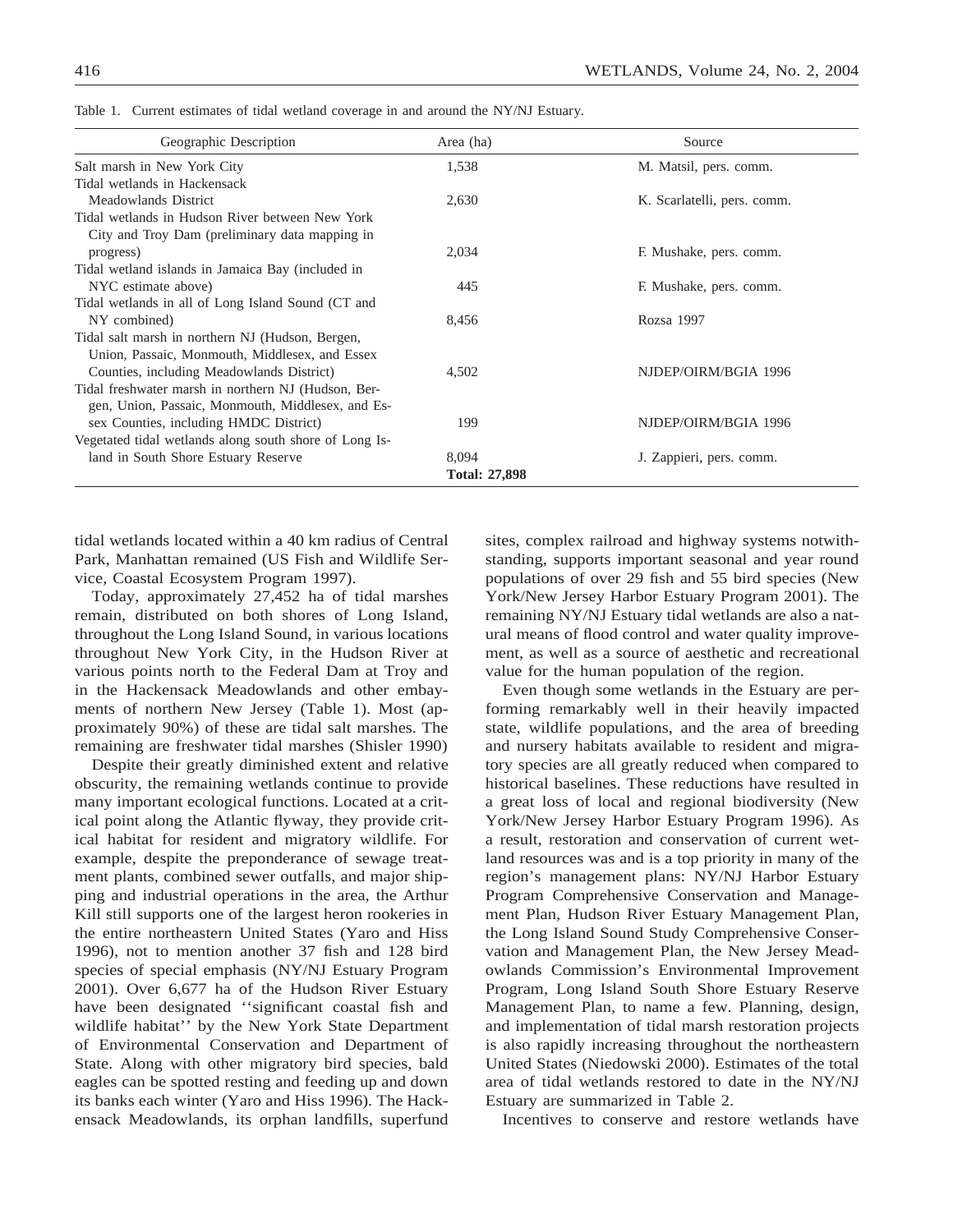| Geographic Location        | Approximate Area<br>Restored (ha) | <b>Notes</b>                                                                                                             | Source                   |
|----------------------------|-----------------------------------|--------------------------------------------------------------------------------------------------------------------------|--------------------------|
| Long Island Sound          | 607 in CT<br>$26.3$ in NY         | Since the early '70's                                                                                                    | <b>LISS 2001</b>         |
| Northern Coastal NJ        | 222.5                             | Mostly by NYC-NRG. Individual per-<br>mits issued for wetlands restored<br>for mitigation not included in esti-<br>mate. | M. Matsil, pers. comm.   |
| Hudson River               | $\Omega$                          |                                                                                                                          | C. Nieder, pers. comm.   |
| South Shore of Long Island | 809.4                             | Since 1996                                                                                                               | J. Zappieri, pers. comm. |

Table 2. Estimates of total area of local tidal marshes restored.

been generated through voluntary participatory programs like the United States Fish and Wildlife Service Partners for Fish and Wildlife Program and the National Resources Conservation Service Wetlands Reserve Program, as well as through grants programs similar to those administered through the Intermodal Surface Transportation Efficiency Act (ISTEA, 23U.S.C §§ 130 and 133), the North American Wetlands Conservation Act (16 U.S.C. §§ 4401–4412), and the North American Waterfowl Management Plan. Wetland restoration is also required by law under Section 404 of the 1972 Federal Water Pollution Control Act (The Clean Water Act, 33 U.S.C. § 1344) to compensate for wetland functional losses incurred by developers. As the first significant piece of national wetland protection legislation, this Act authorized the Secretary of the Army, acting through the Corps of Engineers, to issue permits ''for discharge of dredged or fill material into the navigable waters at specified disposal sites'' (Hey and Philippi 1999). In 1977, the Army Corps declared that all wetland areas should be included under its Section 404 jurisdiction. In 1990, the Army Corps officially adopted compensatory wetland mitigation (defined as the restoration, creation, or enhancement of wetlands to compensate for wetland losses), as part of the Section 404 permit process (Hey and Philippi 1999).

Because of the intimate relationship between hydrology and the ability of a wetland to perform important ecological functions (Odum et al. 1995), an indepth understanding of the hydrology of local wetlands is critical if efforts to conserve and restore these systems are to be effective. Yet, published research in this area is lacking. The objective of this paper is to summarize what is known about the hydrologic characteristics of tidal marshes remaining in the NY/NJ Estuary. This objective will be accomplished by reviewing literature documenting the importance of hydrologic factors in tidal marsh function and in their restoration. First, the specific ways by which hydrology controls tidal marsh development, variability, estuarine interaction, and function are discussed. Next,

the impetus for and techniques employed in restoring tidal marsh function, specifically as pertains to hydrology, are described. Wherever possible, local research is highlighted. Finally, some areas of future research are suggested briefly at the end of the paper.

### HYDROLOGY AND TIDAL WETLAND FUNCTION

Hydrologic processes are responsible for the evolution, inter- and intra-marsh variability, and functional value of tidal marshes and, thus, must be considered carefully in restoration. Tidal wetlands are also the link between the upland and the estuary. As such, their vitality is intimately tied to estuarine hydrodynamics. The interdependencies of the hydrologic factors on tidal marsh restoration efforts are explored below.

The development of tidal wetlands in the NY/NJ Estuary is the result of the interplay of several key hydrologic processes. Beginning about 9,000 years ago, rising sea levels began depositing fine-grained marine sediments in drowned coastal stream and river valleys of the North Atlantic Coast of the United States, a process known as marine transgression. Between 5,000 and 3,000 years ago, the rate of sea-level rise slowed, and a dynamic equilibrium was reached in these areas between the rates of coastal submergence and accretion (Warren 1997). The combined rate of sea-level rise and marsh-surface subsidence, on the one hand, matched the rates of detritus accumulation and sedimentation on the other. The relative rates of these processes were fundamental in the development of tidal marshes in this area (Mitsch and Gosselink 2000). By using accelerator mass spectrometry radiocarbon dating, sediments found at the bottom of an approximately 11-m core extracted in a Hudson River tidal marsh were found to be 4,190 years old (Wong and Peteet 1999), indicating the time span of the most recent marsh formation in the NY/NJ Estuary.

The wetland hydroperiod, or pattern of marsh flooding, is what drives wetland function and structure (Odum et al. 1995). Factors influencing the hydroper-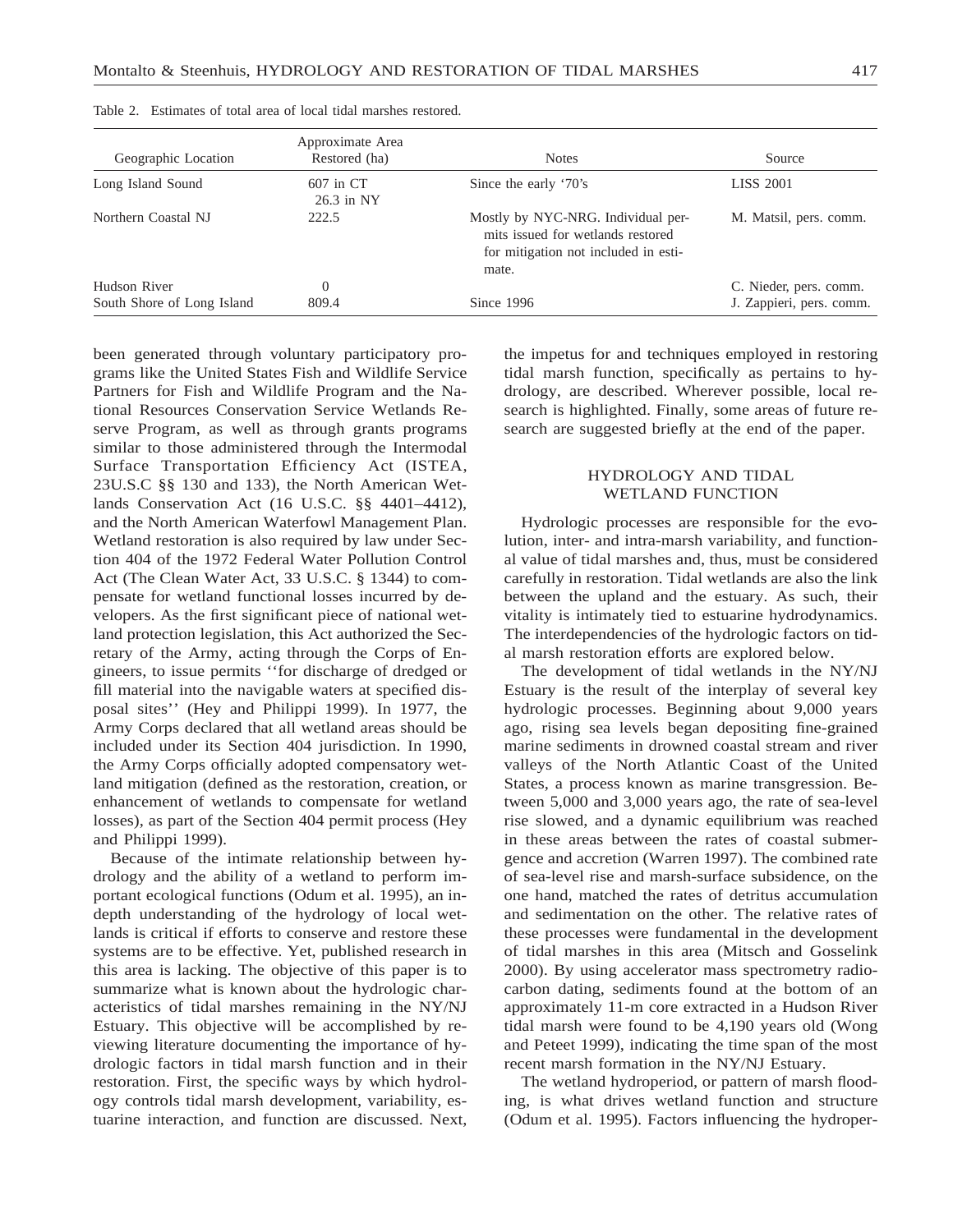

Figure 2. Typical vegetation zonation in a) Tidal salt marsh (adapted from Niering and Warren 1980); b) Tidal freshwater marsh (adapted from Odum et al. 1984).

iod of a tidal marsh include astronomical tides, meteorological/climatological events, vertical movements of the land surface, and coastal geomorphology (Rozas 1995). Astronomical tidal forcing is the primary determinant of the hydroperiod in Atlantic Coast marshes (Rozas 1995), where the amplitude of tidal fluctuation is primarily a function of lunar phase, declination, and position, and varies according to the 18.6-year metonic cycle. The frequency and duration of tidal inundation, however, is determined by the relationship between the elevation of the marsh surface and local surface-water fluctuations.

The importance of hydrology as a determinant in the establishment and maintenance of specific wetland types and processes is well known (Mitsch and Gosselink 2000). In the NY/NJ Estuary, spatial estuarine salinity patterns helped to determine where the two

main types of tidal wetlands (consisting of salt and freshwater marshes) developed in the estuary. In the tidal salt marshes of the brackish portions of the estuary, regularly flooded and gently sloping mudflats formed at the lowest elevations (Figure 2). Directly upland from the mudflats was the intertidal zone, inundated diurnally, and typically dominated by a pure stand of salt marsh cordgrass *Spartina alterniflora* (Loisel). The most upland portion of the tidal salt marsh, known as the high marsh or salt meadow, was flooded only during the new moon and full moon spring tides. Vegetation in the undisturbed high marsh was usually a mix of perennials, dominated by salt meadow cordgrass *Spartina patens* (Muhl.), also known as salt hay, which was widely harvested. Without the salt stress, freshwater tidal marshes that formed in the upper portions of the estuary saw the develop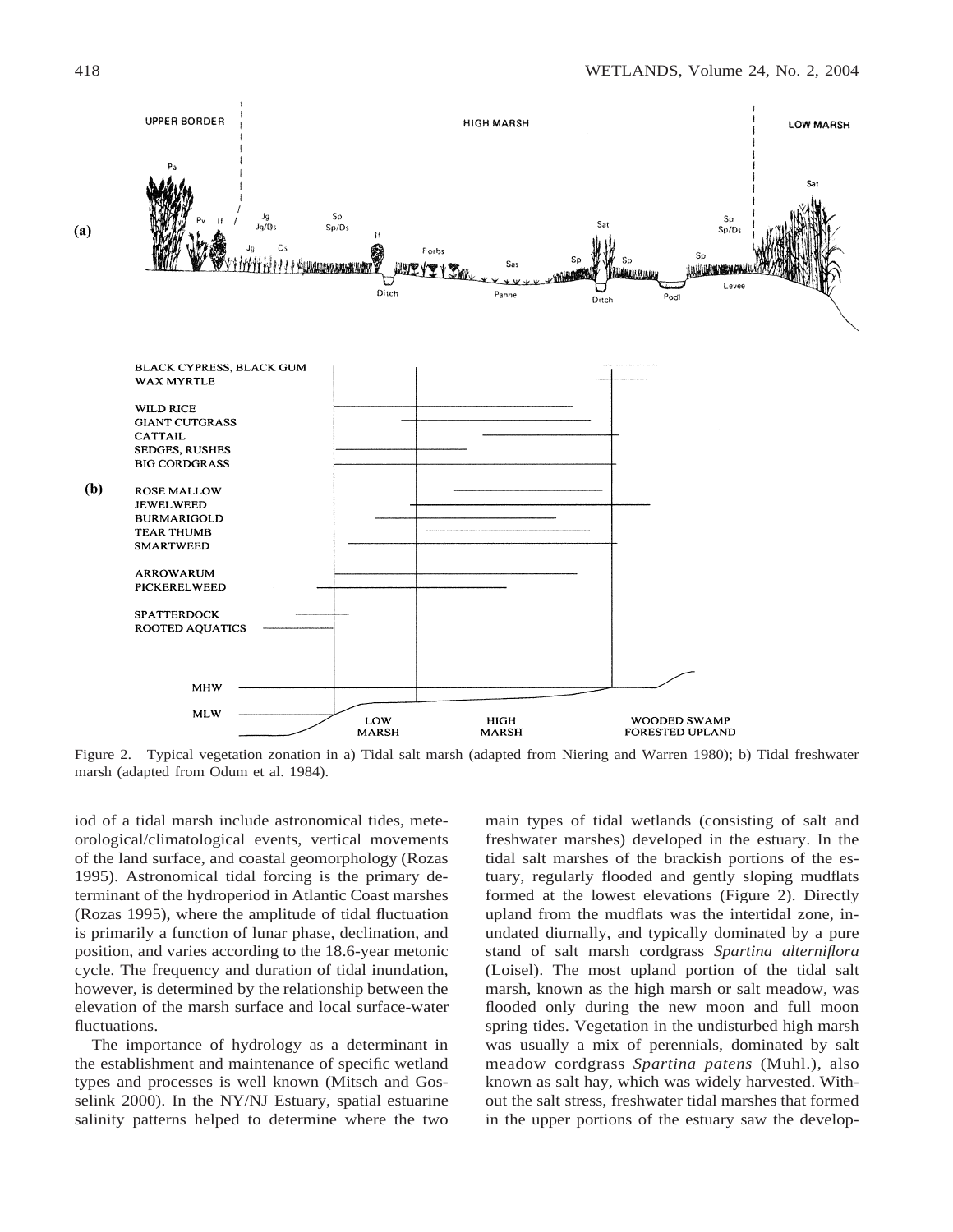ment of a greater diversity of vegetation than the salt marshes. The intertidal zone of freshwater tidal marshes was populated by a number of species of emergent macrophytes, sedges, and rushes, while a combination of annual and perennial grasses, herbaceous plants, and shrub-like thickets were distributed about the high marsh (Odum et al. 1984) (Figure 2). In general, the hydrology of tidal freshwater marshes has received less attention by researchers than the hydrology of the salt marsh.

Hydrologic factors play a strong role in determining vegetation zonation in tidal marsh environments. Johnson and York (1915), working in Cold Spring Harbor, NY believed that the vertical range of tidal salt marsh plants was ''exactly proportional to the range of the tide.'' Adams (1963) also concluded that ''tide-elevation influences'' are the most important factor in determining the vertical distribution of salt marsh species. Harshberger (1909) used the mean high water (MHW) line to distinguish between three main types of salt marsh in northern coastal New Jersey: those occurring at elevations significantly lower than the MHW, those occurring just at or slightly above the MHW, and those found at elevations significantly above the MHW, which later researchers found correspond to young, mature, and old tidal marshes, respectively (Odum et al. 1984). More recent research suggests that it is more likely the combination of a variety of factors, including salinity, microtopographical relief, substrate, nutrient and oxygen availability, natural and historical disturbance history (Niering and Warren 1980), interspecific competition, and individual species' ability to tolerate harsh environmental conditions (Bertness 1991), that together with the hydroperiod, determine vegetation zonation in tidal marshes, especially in the high marsh. In the lower elevations of the salt marsh, a positive correlation between the local, mean tidal range and the elevational growth range of *Spartina alterniflora* has been shown consistently in the literature (McKee and Patrick 1988). In the tidal freshwater marsh, there is a general consensus among researchers that the hydroperiod is the primary factor determining species distribution (Odum et al. 1984).

Research also indicates that hydrology plays a critical role in the establishment and colonization of one of this area's most prominent invasive species, *Phragmites australis* ((cav.) Trin. ex Steudel), the common reed. Although research suggests that *Phragmites* marshes provide nekton habitat (Hanson et al. 2002), nutritious leaf litter (Weis et al. 2002), flow regimes, and patterns of sediment transport and deposition similar to those of *Spartina* marshes (Leonard et al. 2002), of concern is the loss of biodiversity and associated specific habitat types as *Phragmites* crowds out other

native species and develops monotypic stands (Chambers et al. 1999). Emergence of the plant is found first in well-drained areas of marshes where rhizomes have been dispersed and buried (Bart and Hartman 2002). After reviewing the existing literature on *Phragmites* in North American freshwater and brackish marsh environments, Meyerson et al. (2000) specifically recommend that more research be conducted into how environmental factors such as salinity and hydrology facilitate or inhibit invasion and spread of *Phragmites* in different wetland settings. Establishment of *Phragmites* in tidal marshes is often attributed to a lowered water table and a reduction in soil water salinity occurring as a result of hydrologic isolation of the marsh from open tidal waters (Roman et al. 1984). *Phragmites* establishment also occurs on portions of the marsh elevated slightly above the MHW line. These sites may include the upper portions of the high marsh or areas that have been created as a result of human disturbances, such as diking or spoil deposition (Odum et al. 1984, Roman et al. 1984), or by way of natural disturbances such as creekbank levee formation or shoreline processes of coastal submergence (Phillips 1987). A ''window of opportunity'' for *Phragmites* invasion might also open up during low points in the 18.6 year metonic cycle (Chambers et al. 2002), during which high tides are less high, inundation of the marsh surface is less frequent, and the loss of pore water from the marsh to evapotranspiration and creekward drainage is prolonged.

Hydrologic processes allow tidal marshes to respond and interact with the estuaries in which they reside. Physically, they dissipate wave energy and buffer storm surges, thereby preventing coastal flooding and accelerated erosion of sediments. Qualitatively, the frequency of tidal inundation, and rates of runoff, infiltration, and pore-water drainage from tidal marshes to the estuary are important in determining the magnitude of exchange of nutrients, organic matter, toxins, pollutants, and other particulates between tidal marshes and their surrounding estuaries (Gardner 1975, Heinle and Flemer 1976, Valiela et al. 1978, Luther, III et al. 1982, Hemond et al. 1984, Jordan and Correll 1985, Yelverton and Hackney 1986). There is evidence that small variation in the depth and duration of flooding can have a significant effect on the rate of accumulation and allocation of nutrients and biomass in different emergent macrophytes (Rea and Ganf 1994). Small increases in the frequency and duration of inundation will reduce the diversity of plant communities present in freshwater tidal marshes (Baldwin et al. 2001). Periodic wetting and drying also modulates gas emissions (Nuttle and Hemond 1988) and air entry (Hemond and Chen 1990) into tidal marsh sediments, particularly significant today given evidence of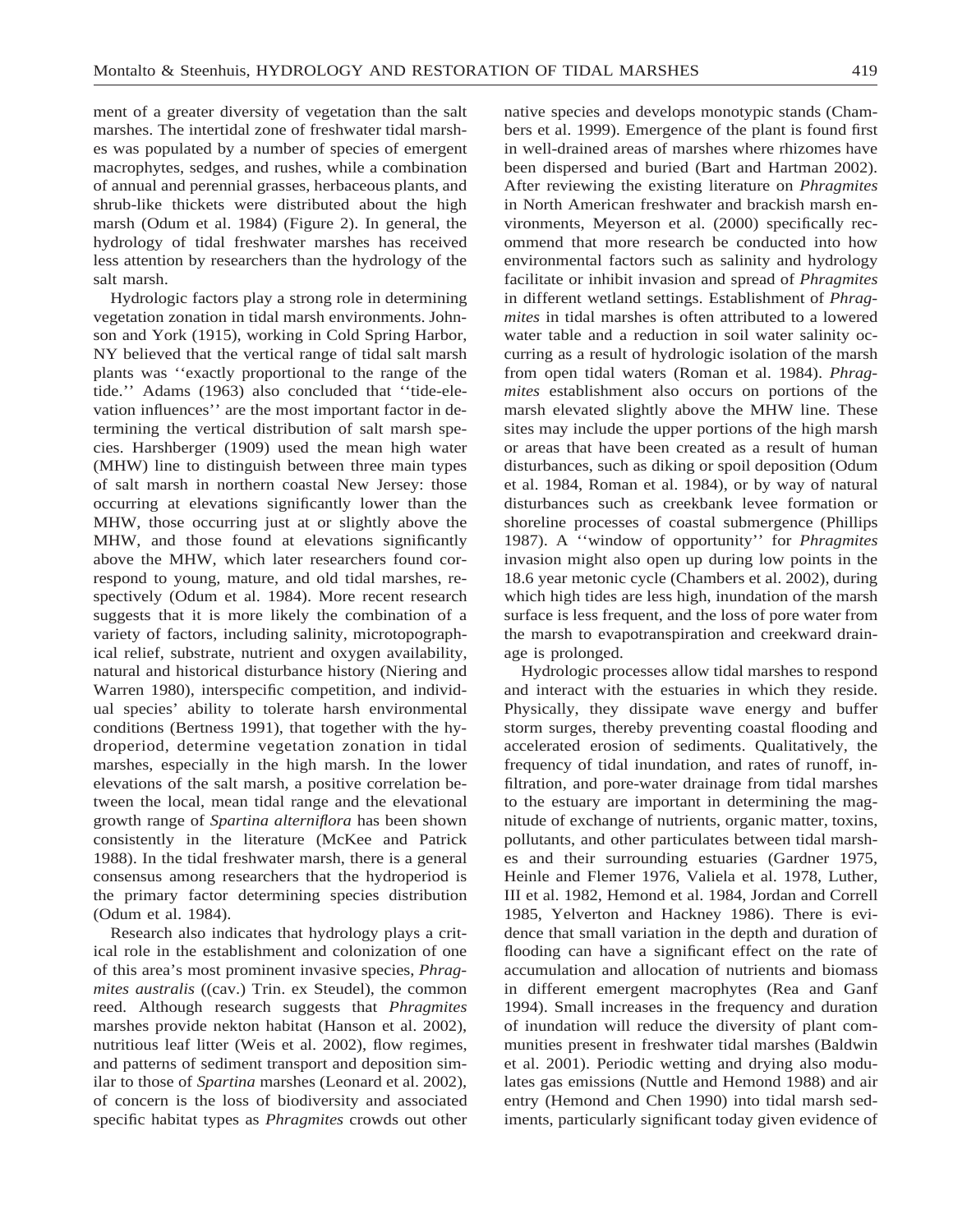increasing concentrations of greenhouse gases in the atmosphere.

The ''openness'' of a wetland to hydrologic fluxes is considered an important determinant of its potential rate of primary productivity (i.e., the rate at which organic carbon compounds are produced from inorganic materials usually through photosynthesis). Generally speaking, the more frequently inundated a tidal marsh, the more productive it is (Mitsch and Gosselink 2000). Primary productivity is regulated vis-à-vis hydrologic control of substrate sulfide concentrations (King et al. 1982), redox potential (Howes et al. 1981), and creekbank pore-water chemistry (Agosta 1985).

Finally, a marsh's pulsing hydroperiod determines its habitat value. Inundation events allow access to its surface by natant marine life (nekton) (Rozas 1995) and the higher trophic species that feed on them. Emergence opens up the marsh surface to birds and other terrestrial organisms.

## HYDROLOGIC RESTORATION OF THE TIDAL MARSH

Wetland restoration efforts ideally aim to re-establish a self-perpetuating ecosystem with a hydrologic regime typical of the surrounding region (Middleton 1999). Because of the intimate relationship between hydrology and wetland function, a sound hydrologic understanding of the site is critical in the planning and design of tidal wetland restoration projects (Haltiner and Williams 1987, Coats and Williams 1990, Shisler 1990, Niedowski 2000). A conservative design approach is to attempt to create systems that mimic, as closely as possible, the hydrologic and ecological conditions of nearby reference marshes. Alteration of the existing hydroperiod may be all that is required for successful restoration of some sites (Shisler 1990) because, under the ''correct'' hydrologic conditions, there is a good chance that all other wetland characteristics and functions will develop with time (Interagency Workgroup on Wetland Restoration 1999). This may be accomplished, for example, by removing a tide gate, adding a culvert, or deepening a channel to re-establish a more open tidal connection. The importance of the marsh hydroperiod, in determining patterns of fish use, abundance, and diversity on the marsh surface, a critical habitat for fish reproduction and larval growth (Talbot and Able 1984), and in formerly impounded areas has also been shown (Rey et al. 1990, Poulakis et al. 2002). Re-introduction of tidal flow to the marsh plain has also been shown to improve avian abundance, species richness, and frequency of occurrence (Brawly et al. 1998).

This type of restoration may not always be sufficient or appropriate, however. In some cases, a marsh that

has been artificially restricted from open tidal waters may be providing important nursery, breeding, and overwintering habitat that would be lost by restoring the ''historic'' hydroperiod (Raposa and Roman 2001). The surface elevation of tidal marshes that have been diked, ditched, or otherwise restricted from tidal flow for a period of years may have subsided significantly in elevation. Hydrologic restriction limits sedimentation on the surface, dries out and shrinks the existing substrate, and may also cause a drop in the marsh water table, which in turn could result in enhanced peat decomposition and wetland subsidence (Roman et al. 1984, Roman et al. 1995, Portnoy 1996, Rozsa 1997) or fires (Heusser 1949). In these cases, merely re-establishing the tidal connection without raising the marsh surface could result in over-flooding and limited improvement in wetland function.

In other cases, prior hydrologic alterations may have radically changed the biogeochemical composition of the substrate of some candidate restoration sites (Portnoy 1999), increasing the complexity of restoration techniques required. If ignored, sulfide toxicity in the soils of previously diked/waterlogged marshes could result in poor vegetative regrowth (Portnoy 1999). Reintroducing seawater to previously drained marshes could lead to nutrient loading of surrounding surface waters (Portnoy 1999). Altered management of flow in and out of tidal wetlands through water-control structures can have significant effects on the salinity of the outlying estuary, with simultaneous repercussions on its vegetation communities (Pearlstine et al. 1993). In the case of contaminated tidal marshes, alteration of the hydroperiod and, as a direct consequence, the relative magnitude of oxidation and reduction processes taking place in its substrate, can lead to the mobilization of metals into surface waters (Luther et al. 1982).

For restoration projects that call for more than simply re-introducing tidal flow to a site, restoration should involve geomorphological designs that respond appropriately to the local tidal signal. Documentation of the hydrology and other ecological characteristics of local reference marsh sites can help in conceptualizing, prioritizing, and refining local restoration designs (Shisler 1990, Zedler 2001). Historical areas, proportions, and/or spatial distributions of parameters can be used to prioritize restoration efforts in a given region (Niedowski 2000) by helping wetland managers identify which sites could be restored most easily, (i.e., with the least amount of required earthwork and disruption of native soils). The essential features (including the hydroperiod) of the closest, least disturbed wetlands can and should be incorporated into restoration plans (Interagency Workgroup on Wetland Restoration 1999, National Research Council 2001).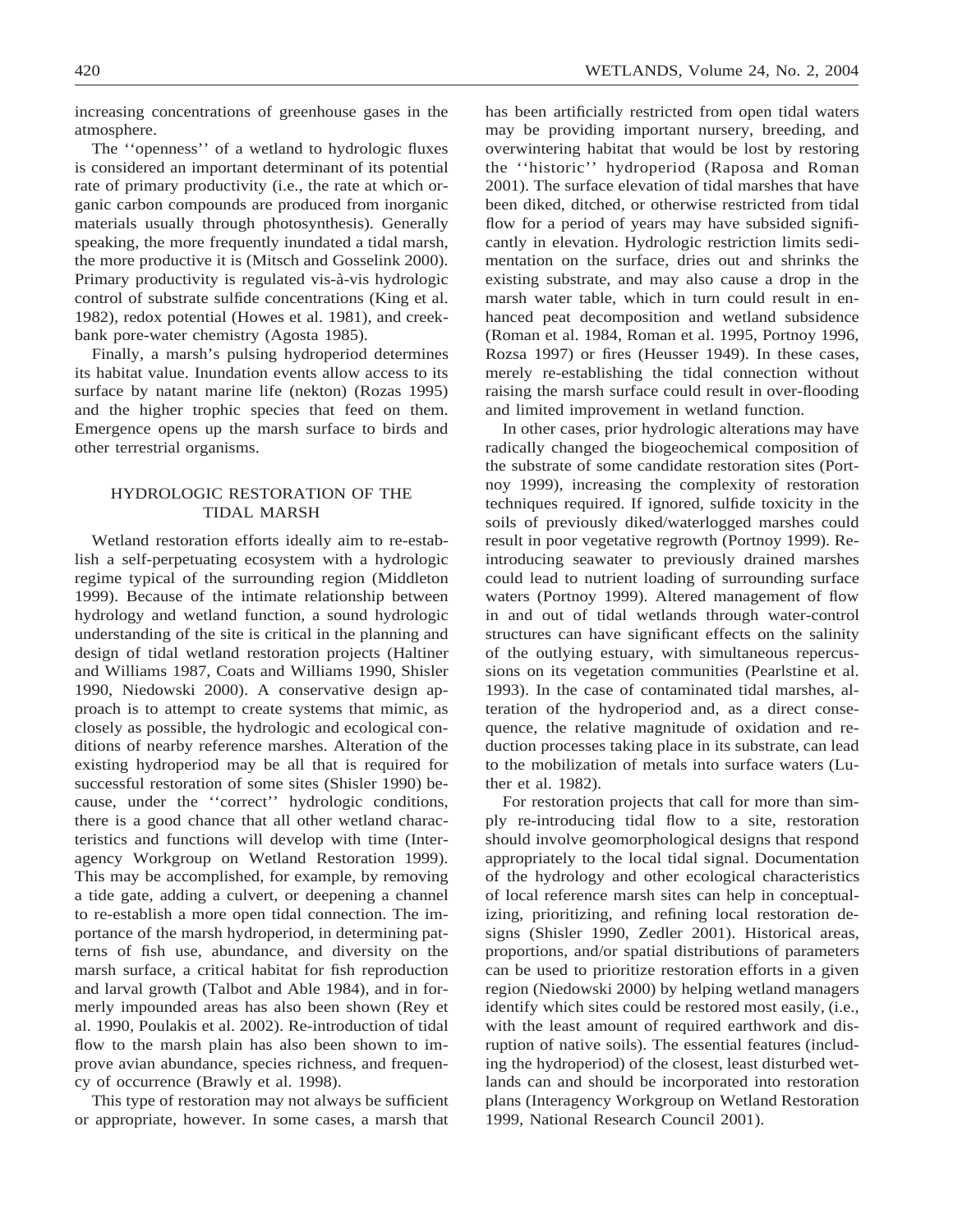Despite the importance of hydrology in the functioning of existing and restored tidal wetlands and the extent of restoration activities already undertaken, very limited information has been published regarding the hydrologic characteristics of the historical or presentday tidal wetlands in the NY/NJ Estuary. The objectives of historical hydrology investigations in the region included the production of tide and current tables to improve navigation, the planning of dredging projects, and the desire to understand the circulation of sewage and industrial wastes in the Estuary (Jay and Bowman 1975). These investigations focused on tidal characteristics, salinity gradients, sediment characteristics, effluent discharges, and overall circulation patterns in the surface waters of the Estuary (Marmer 1927, Schureman 1934, McCrone 1966, Giese and Barr 1967, Howells 1972, Abood 1974, Jay and Bowman 1975, Darmer 1987, Cooper et al. 1988). Several early researchers also attempted to correlate local salt marsh vegetation zones with tide levels and or salinity (several locations in northern coastal New Jersey by Harshberger (1909) Cold Spring Harbor, Long Island by Johnson and York (1915), and the salt marshes of Central Long Island by Conard (1935)).

More recently, the research community, in general, has given more attention to tidal wetlands. Often, however, investigations into the physical, chemical, and biological characteristics of local tidal marshes are not accompanied by thorough documentation of the hydrology of the sites considered. The implications of this research for planned restoration activities or for the overall health of the estuary are difficult to ascertain without an understanding of how they are linked through hydrology. Four reports funded by the Hudson River Foundation Tibor T. Polgar Program do address, very generally, the hydrology of some Hudson River tidal marshes. Without collecting any new data, Carey and Waines (1987) described the general hydrogeological setting of two Hudson River freshwater tidal marshes: Tivoli Bays and Stockport Flats. Goldhammer and Findlay (1988) measured the flux of organic and inorganic particles between the Hudson River and Tivoli South Bay. Lickus and Barten (1991) attempted to estimate the surface-water budget of Tivoli North Bay. Albertson and Barten (1993) developed a theoretical model of ground-water flow into the Tivoli Bays. A few other researchers have recently attempted to correlate hydrologic patterns with nekton use of a *Phragmites*-dominated portion of Piermont Marsh (Hanson et al. 2002) and the loss of salt marsh islands in Jamaica Bay (Hartig et al. 2002). None of these studies, however, are extensive enough hydrologically to be of help in the planning or design of restoration initiatives.

We are currently investigating subsurface hydrology

patterns in Piermont Marsh, another Hudson River wetland, and developing an analytical model to describe these observations. The model is being validated at this and other sites in the NY/NJ Estuary, and the results are being used to help devise guidelines for the hydrologic restoration of tidal marshes (Montalto et al. 2002) and improve understanding of how hydrologic factors may be facilitating *Phragmites* invasion in these systems (Bart and Montalto 2002).

Recently, a committee established by the National Research Council to evaluate the success of wetland restoration projects, initiated as part of the Section 404 Program, found that wetlands restored through this Program often failed to replace the ecological functions of the wetlands they were designed to replace. One of the primary reasons for the failure of attempts to restore or create wetland values is inappropriate hydrology (Mitsch and Gosselink 2000, National Research Council 2001). Other important factors include the lack of a proper watershed or landscape approach in design, insufficient post-construction maintenance, management, and regulatory monitoring, the technical difficulty or impossibility of compensating for the functions of certain rare wetland types, underestimation of the functional value of lost wetlands, a lack of economic incentives for high quality versus low cost mitigation projects, and poor accountability—the fact that many required mitigation projects simply are never actually undertaken (Hey and Philippi 1999, Mitsch and Gosselink 2000, National Research Council 2001).

While the importance of hydrologic parameters in tidal marsh function and restoration is universally recognized by both the regulators and the scientific community, few detailed guidelines on how best to restore the hydrology of tidal wetlands are available to those working in the field. None of the estuary's wetland management plans describe specific methods of restoration. The Hudson River Estuary Action plan calls for the development of a manual to support small-scale restoration projects by municipalities, but at present, the only local technical guidelines are included in the New York State Salt Marsh Restoration and Monitoring Guidelines, produced by the New York State Department of State, Division of Coastal Resources. The need for more detailed wetland restoration guidance nationwide was recognized by the National Research Council Committee, who recommended that the Army Corps of Engineers develop regional reference manuals on the creation or restoration of individual wetland types, hydrologic conditions, and functions.

#### WHAT NEXT?

While the need to maintain navigation channels and understand spatial water quality patterns will undoubt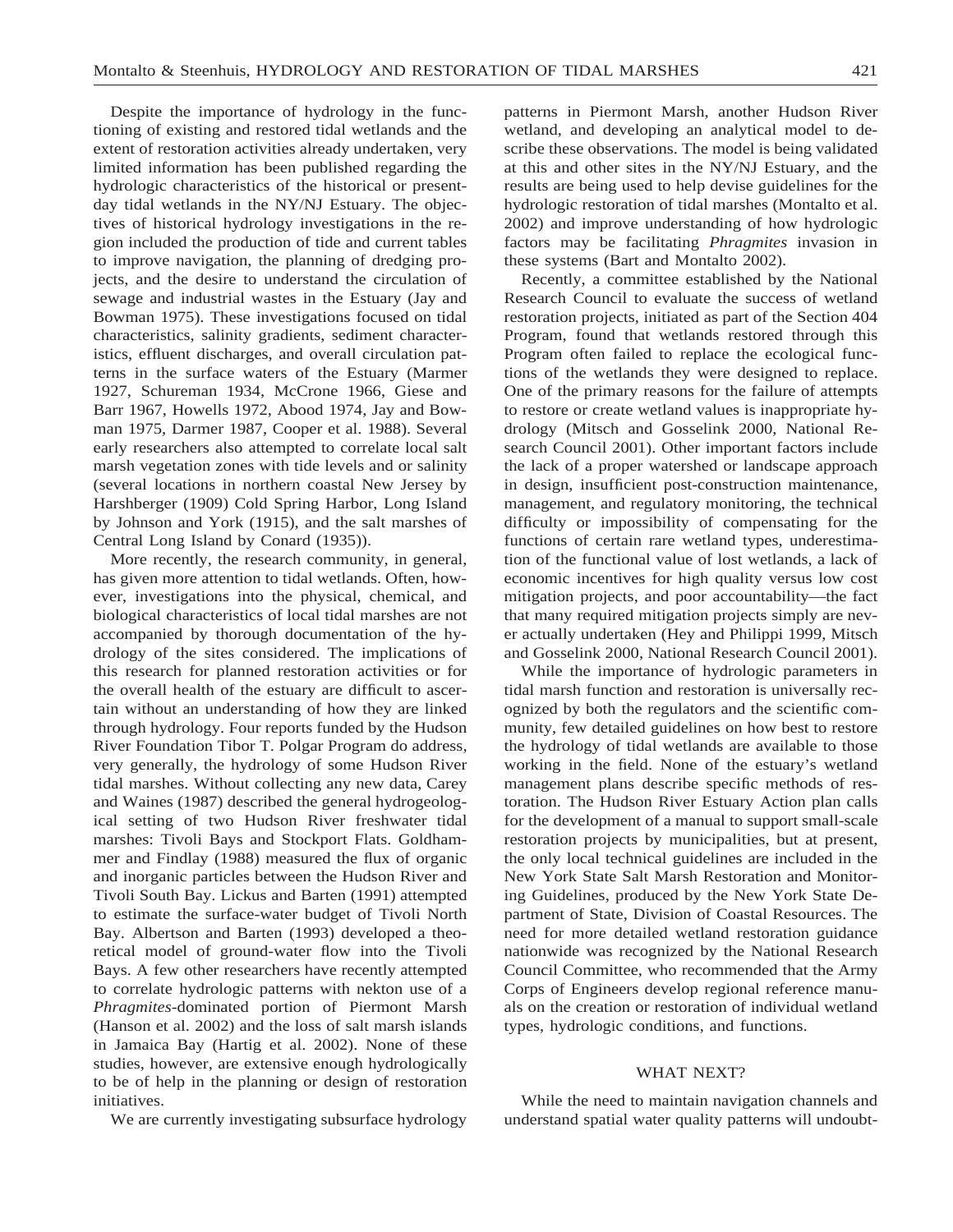edly continue to motivate hydrologic research in the NY/NJ Estuary, research priorities must be extended to include hydrologic studies in the region's tidal marshes. Specifically, more research is needed to document the hydroperiods and overall hydrologic characteristics of both natural and restored tidal marshes in the region. These reports need to be made in units of the local topographic datum systems: National Geodetic Vertical Datum of 1929 (NGVD-29) or the North American Vertical Datum of 1988 (NAVD-88), so that they can be compared to observations made at other sites and at other times. Improved tidal monitoring, especially in tidal wetland areas and not solely in deepwater navigation channels is also needed. Hydrologic modeling of both the estuary and specific ecosystems within it could also be used to help plan and design better restoration projects, and to assess their longterm ecological viability. Some numerical, hydrodynamic surface-water modeling has been conducted in the Hudson River (Abood 1974, Jay and Bowman 1975, Darmer 1987), the Hackensack River, and in other portions of the estuary. None of these studies, however, have considered the effects of tidal wetlands on flow dynamics. Moreover, models have not been previously developed to describe the subsurface hydrologic flow patterns in any of the region's tidal wetlands, nor have any studies attempted to identify design parameters that most significantly determine subsurface hydrologic conditions.

Increased hydrologic research in tidal marshes in the heavily populated NY/NJ Estuary would serve several purposes. This information could be implemented in very specific design decisions about how best to incorporate the findings of other ecological studies in restoration projects. It would also help to document the linkages between ongoing geomorphological alterations to the estuary, often justified on economic or geopolitical terms, and the conservation of its wetland and other natural resources. Better documentation of these hydrologic linkages between tidal marshes and the health of their surrounding terrestrial and aquatic resources would also contribute to bolstering further the image of wetlands in the eyes of both policy makers and the general public.

In the development of a restoration project, the question: "restore to what condition?" very often arises and reference sites, be they present-day or historical, are often used to attempt to answer this question. If ecological data are collected in a reference marsh without simultaneously noting the hydrologic conditions of the site, this information is of limited use for restoration designs. Hydrologic data provide the point of commonality between the reference and restoration sites and help to translate ecological studies into useful

''biological benchmarks'' that can then be incorporated into design.

More detailed characterization of the hydrologic characteristics and processes of tidal wetlands in the NY/NJ Estuary is essential if restoration efforts are to be successful. Such data were not the focus of historical research efforts, which tended instead to concentrate on collecting data to improve navigation, dredging, and the impact of wastewater discharges. Intensive measurements of other tidal systems along the coast at beaches (e.g., Baird and Horn 1996) have been made but are not helpful in informing decisions about tidal marsh restoration because the ground-water table does not intersect the land surface for these beach systems. What is required are data that will help to better specify marsh plain elevations, creek cross-sections, vegetation planting plans, imported soil properties, microtopographical relief, and other restoration design features.

Although the focus of this paper has been on how increased hydrologic research and information could improve restoration, this same hydrologic data can also foster improved conservation. Wetlands still have an image problem, especially in urban areas where the majority of the population never set foot in them. In the heavily urbanized NY/NJ Estuary, development pressure continues to threaten already reduced natural resources. Mark Matsil, chair of the NY/NJ Harbor Estuary Program wrote in the Habitat Workgroup 2001 Status Report: ''. . . despite our best efforts, bulldozers are poised to develop many of the region's natural lands... salt marsh, freshwater wetlands, and adjacent forests continue to be destroyed . . . '' (New York/New Jersey Harbor Estuary Program 2001). When human activities in the estuary or in coastal land areas alter hydrology patterns, there are direct impacts on the ability of tidal marshes and other natural systems to perform important ecological functions. Human activities can also have indirect impacts on wetland functions, such as those that occur when the tidal range or salinity of the estuary is altered, the currents increased, or the conditions that facilitate colonization of invasive species are created in the estuary. Some of these functions can be restored while others can not. Hydrology is the connection between tidal marsh function and anthropogenic activities. Hydrologic research in tidal marshes can be used to document, quantify, and link specific dredging or construction projects, land-use patterns, construction projects, or other initiatives with the health and vitality of natural systems. Hydrologic research can foster conservation of existing wetland resources by outlining the limits of restoration in reproducing the hydrologic conditions of natural ecosystems that developed gradually over thousands of years. It is only after these linkages have been made locally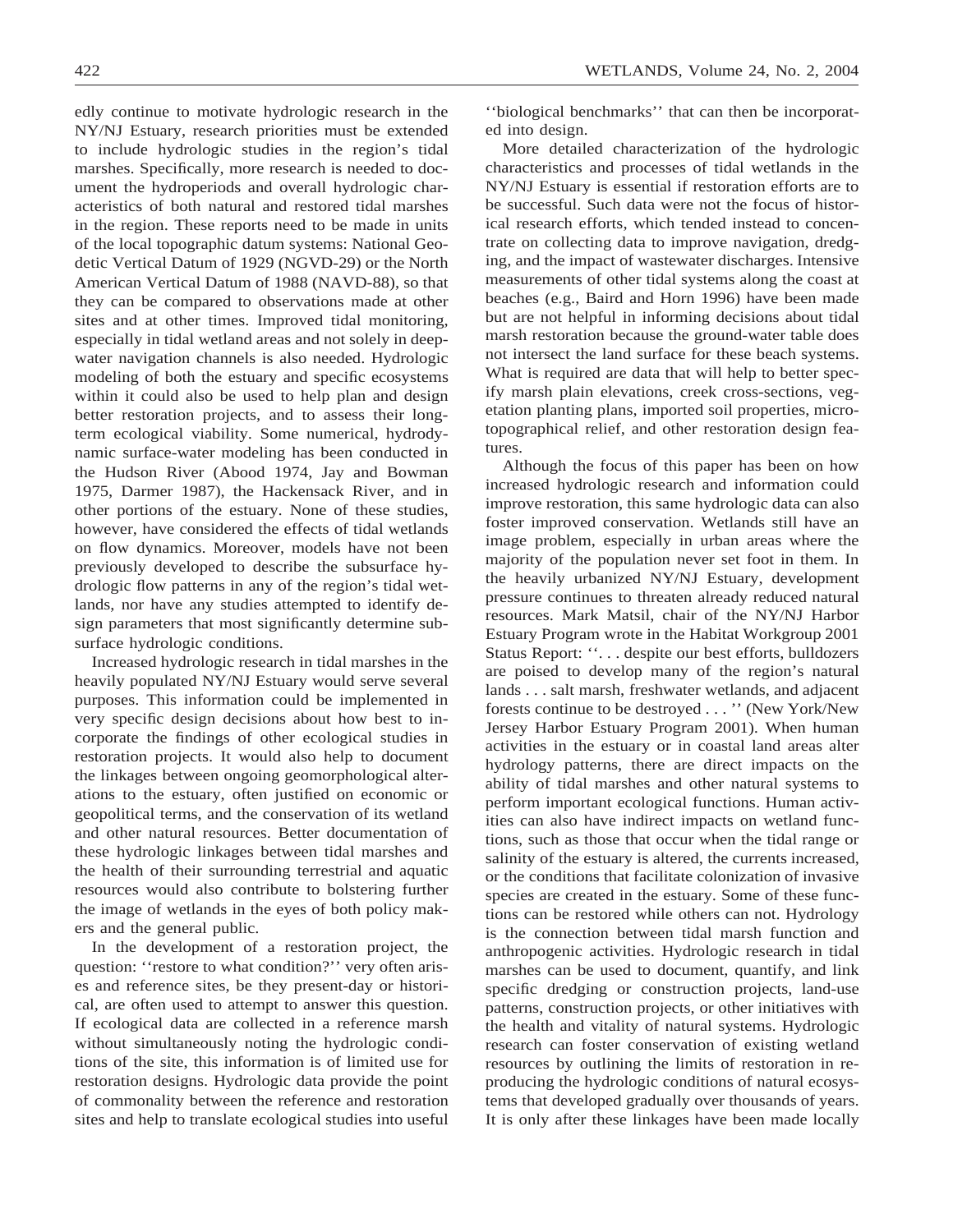and publicized, that policy and land-use decisions can be expected to follow.

Hydrology completes the ecological story of the life of a tidal marsh. Barlow (1971) wrote: ''. . . the remnants of New York City's once luxurious mantle of marshlands are prolific laboratories for the naturalist in spite of the urbanization all around them . . . New York's forests and wetlands tell more than simply a story of nature; they tell a story of man and his power to shape and alter, to destroy and, sometimes, to remake the natural world . . . '' Hydrologic evidence can be used to recount this story by providing context to other ecological studies, by establishing and validating ''biological benchmarks,'' by documenting the true impacts of development and land use patterns on tidal wetlands and the biota that depend on them, and by helping to educate the public about the many ways that humans, even in an urban environment, are inextricably connected to nature.

### LITERATURE CITED

- Abood, K. A. 1974. Circulation in the Hudson Estuary. p. 39–109. *In* O. A. Roels (ed.) Annals of the New York Academy of Sciences: Hudson River Colloquium. New York Academy of Sciences, New York, NY, USA.
- Adams, D. A. 1963. Factors influencing vascular plant zonation in North Carolina salt marshes. Ecology 4:445–456.
- Agosta, K. 1985. The effect of tidally induced changes in the Creekbank water table on pore water chemistry. Estuarine, Coastal, and Shelf Science 21:389–400.
- Albertson, J. D. and P. K. Barten. 1993. A GIS based approach for calculating groundwater flow into the Tivoli Bays. Section I: p. 27. *In* E. A. Blair and J. R. Waldman (eds.) Final Reports of the Tibor T. Polgar Fellowship Program, 1992. Hudson River Foundation, New York, NY, USA.
- Baird, A. J. and D. P. Horn. 1996. Monitoring and modelling groundwater behaviour sandy beaches. Journal of Coastal Research 12:630–640.
- Baldwin, A. H., M. S. Egnotovich, and E. Clarke. 2001. Hydrologic change and vegetation of tidal freshwater marshes: field, greenhouse, and seed-bank experiments. Wetlands 21:519–531.
- Barlow, E. 1971. The Forests and Wetlands of New York City. Little Brown and Company, Boston, MA, USA.
- Bart, D. and J. M. Hartman. 2002. Anthropologic alterations to salt marshes as causes of *Phragmites* invasion: small changes with huge consequences. Wetlands 22:201–213.
- Bart, D. J. and F. A. Montalto. 2004. The relationship between subsurface hydrology and *Phragmites australis* performance as a function of distance from tide creeks in a brackish water marsh. Estuaries (In Progress).
- Bertness, M. D. 1991. Zonation of *Spartina patens* and *Spartina alterniflora* in a New England Salt Marsh. Ecology 72:138–148.
- Brawley, A. H., R. S. Warren, and R. A. Askins. 1998. Bird use of restoration and reference marshes within the Barn Island Wildlife Management Area, Stonington, Connecticut, USA. Environmental Management 22:625–633.
- Carey, K. M. and R. H. Waines. 1987. Preliminary report on the geology, hydrology, and related historical aspects of the Tivoli Bays, Cruger Island and Magdalen Island, Town of Red Hook, Dutchess County, New York and of Stockport Flats, Town of Stockport, Columbia County, New York, including a study of the relationship of a proposed landfill on Stockport Flats. Section VIII: p. 91. *In* E. A. Blair and J. C. Cooper (eds.) Polgar Fellowship Reports of the Hudson River National Estuarine Research

Reserve Program, 1986. Hudson River Foundation, New York, NY, USA.

- Chambers, R. M., A. Meyerson, and K. Saltonstall. 1999. Expansion of *Phragmites* into tidal wetlands of North America. Aquatic Botany 64:2671–2673.
- Chambers, R. M., D. T. Osgood, D. J. Bart, and F. A. Montalto. 2003. *Phragmites australis* invasion and expansion in tidal wetlands: interactions among salinity, sulfide, and hydrology. Estuaries Vol. 26, No. 2b: 398–406.
- Coats, R. and P. Williams. 1990. Hydrologic techniques for coastal wetland restoration illustrated by two case studies. p. 236–246. *In* J. J. Berger (ed.) Environmental Restoration: Science and Strategies for Restoring the Earth. Island Press, Washington, DC, USA.
- Conard, H. S. 1935. The plant associations of central Long Island: a study in descriptive plant sociology. American Midland Naturalist 16:433–516.
- Cooper, J. C., F. R. Cantelmo, and C. E. Newton. 1988. Overview of the Hudson River Estuary. American Fisheries Society Monograph 4:11–24.
- Dahl, T. E. 1990. Wetlands losses in the United States 1780's to 1980's. US Department of the Interior, Fish and Wildlife Service, Washington, DC, USA. Accessed on 6/14/02 @ http:// www.npwrc.usgs.gov/resource/othrdata/wetloss/wetloss.htm.
- Darmer, K. I. 1987. Overview of Hudson River hydrology. Final Report to the Hudson River Foundation. New York, NY, USA.
- Gardner, R. G. 1975. Runoff from an intertidal mash during tidal exposure- recession curves and chemical characteristics. Limnology and Oceanography 20:81–89.
- Giese, G. L. and J. W. Barr. 1967. The Hudson River Estuary: a preliminary investigation of flow and water quality characteristics. State of New York Conservation Department, Water Resources Commission, Albany, NY, USA. Bulletin Issue 61.
- Goldhammer, A. and S. Findlay. 1988. Estimation of suspended material flux between a *Trapa natans* stand and the Hudson River Estuary. Section VIII: p. 46. *In* E. A. Blair and J. R. Waldman (eds.) Final Reports of the Tibor T. Polgar Fellowship Program, 1987. Hudson River Foundation, NY, USA.
- Gross, M. G. 1974. Sediment and waste deposition in New York Harbor. Annals of the New York Academy of Sciences 250:112– 128.
- Haltiner, J. and P. B. Williams. 1987. Hydraulic design in salt marsh restoration. p. 293–299. *In* J. A. Kusler and G. Brooks (eds.) Proceedings of the National Wetland Symposium: Wetland Hydrology, September 16–18, 1987, Chicago, IL. Association of State Wetland Managers, Inc., Berne, NY, USA.
- Hanson, S. R., D. T. Osgood, and D. J. Yozzo. 2002. Nekton use of a *Phragmites australis* marsh on the Hudson River, New York, (USA). Wetlands 22:326–337.
- Harshberger, J. W. 1909. The vegetation of the salt marshes and of the salt and fresh water ponds of northern coastal New Jersey. Proceedings of the Academy of Natural Sciences of Philadelphia 61:373–400.
- Hartig, E. K., V. Gornitz, A. Kolker, F. Mushacke, and D. Fallon. 2002. Anthropogenic and climate change impacts on salt marshes of Jamaica Bay, New York City. Wetlands 22:71–89.
- Heinle, D. R. and D. A. Flemer. 1976. Flows of materials between poorly flooded tidal marshes and an estuary. Marine Biology 35: 359–373.
- Hemond, H. F. and D. G. Chen. 1990. Air entry in salt marsh sediments. Soil Science 150:459–468.
- Hemond, H. F., W. K. Nuttle, R. W. Burke, and K. D. Stolzenbach. 1984. Surface infiltration in salt marshes: theory, measurement, and biogeochemical implications. Water Resources Research 20: 591–600.
- Heusser, C. J. 1949. History of an estuarine bog at Secaucus, New Jersey. Bulletin of the Torrey Botanical Club 76:385–406.
- Hey, D. L. and N. S. Philippi. 1999. A Case for Wetland Restoration. John Wiley and Sons, New York, NY, USA.
- Howes, B. L., R. W. Howarth, J. M. Teal, and I. van Valiela. 1981. Oxidation-reduction potentials in a salt marsh: Spatial patterns and interactions with primary production. Limnology and Oceanography 26:350–360.
- Howells, G. P. 1972. The estuary of the Hudson River, USA. Pro-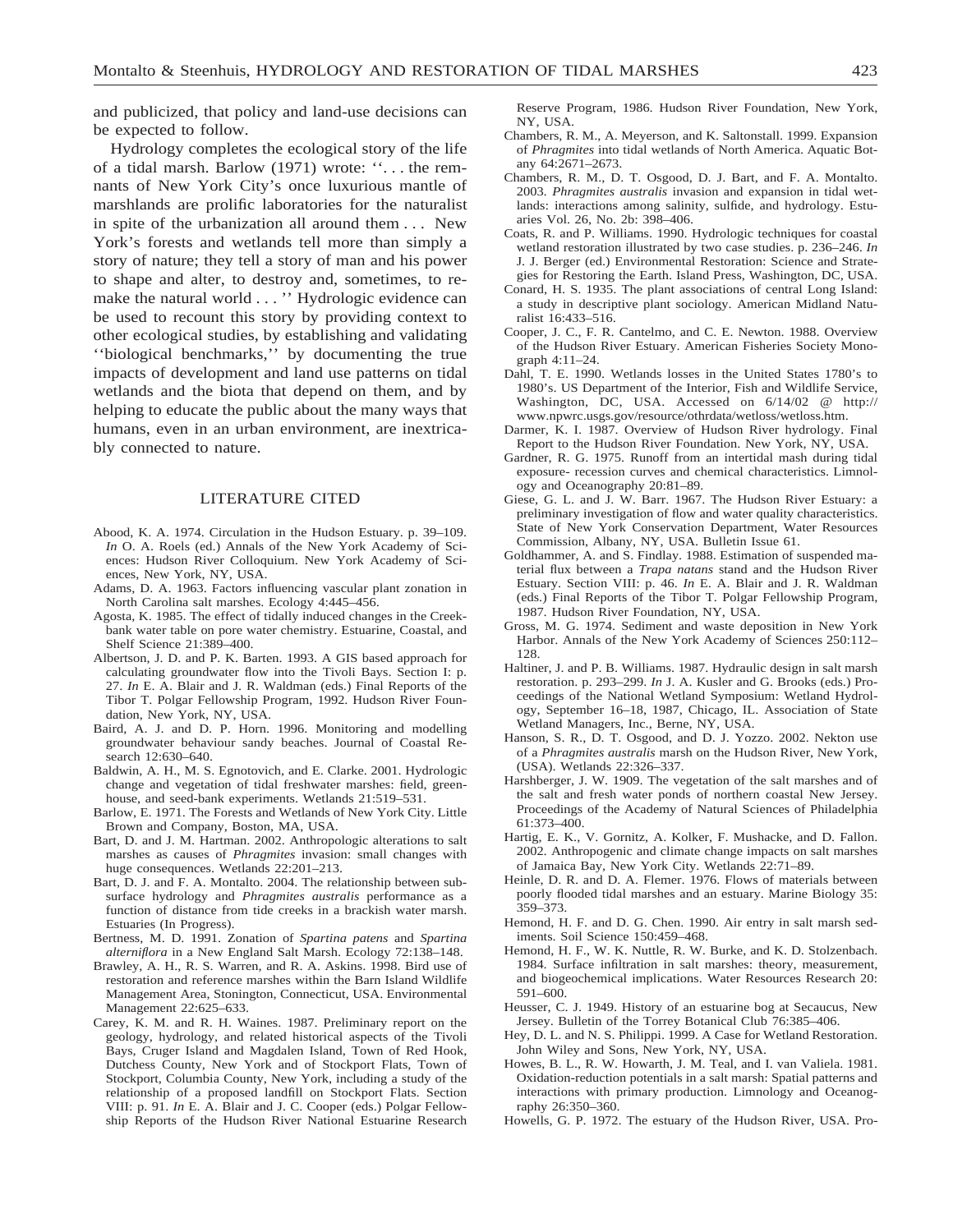ceedings of the Royal Society of London, Part B, Great Britain 180:521–534.

- Hudson River Estuary Action Plan Draft 2000–2002. 2000. The Hudson River Estuary Program and New York State Department of Environmental Conservation. New Paltz, NY, USA.
- Interagency Workgroup on Wetland Restoration: USEPA, NOAA, ACOE, FWS, NRCS. 1999. Interagency federal guidance on wetland restoration, creation, and enhancement: a roadmap for getting the job done. Accessed online 6/1/5/02 @ ftp://fb-net.org/restorer. doc.
- Jay, D. A. and M. J. Bowman. 1975. The physical oceanography and water quality of New York Harbor and Western Long Island Sound. U.S. Dept. of Commerce, National Technical Information Service, Technical Report #23, Reference #75–7.
- Johnson, D. S. and H. H. York. 1915. The Relation of Plants to Tide-Levels. Carnegie Institute of Washington, Washington, DC, USA.
- Jordan, T. E. and D. L. Correll. 1985. Nutrient chemistry and hydrology of interstitial water in brackish tidal marshes of Chesapeake Bay. Estuarine, Coastal, and Self Science 21:45–55.
- King, G. M., M. J. Klug, R. G. Wiegert, and A. G. Chalmers. 1982. Relation of soil water movement and sulfide concentration to *Spartina alterniflora* production in a Georgia salt marsh. Science 218:61–63.
- Leonard, L. A., P. A. Wren, and R. L. Beavers. 2002. Flow dynamics and sedimentation in *Spartina alterniflora* and *Phragmites australis* marshes of the Chesapeake Bay. Wetlands 22:415–424.
- Lickus, M. and P. Barten. 1991. Hydrology of a tidal freshwater marsh along the Hudson River. Section I: p. 45. *In* E. A. Blair and J. R. Waldman (eds.) Final Reports of the Tibor T. Polgar Fellowship Program, 1990. Hudson River Foundation, New York, NY, USA.
- Long Island Sound Study (LISS). 2001. Sound health 2001: status and trends in the health of the Long Island Sound. Long Island Sound Study Publication, Stamford, CT, USA.
- Luther, III, G. W., A. L. Meyerson, K. Rogers, and F. Hall. 1982. Tidal and seasonal variations of sulfate ion in a New Jersey marsh system. Estuaries 5:189–196.
- Marmer, H. A. 1927. Tidal datum planes. U.S. Coast and Geodetic Survey, United States Government Printing Office, Washington, DC, USA. Special Publication No. 135.
- McCrone, A. W. 1966. The Hudson River Estuary: Hydrology, Sediments, and Pollution. Geographical Review. American Geographical Society of New York, New York, NY, USA.
- McKee, K. L. and W. H. Patrick, Jr. 1988. The relationship of smooth cordgrass (*Spartina alterniflora*) to tidal datums: a review. Estuaries 11:143–151.
- Meyerson, L. A., K. Saltonstall, L. Windham, E. Kiviat, and S. Findlay. 2000. A comparison of *Phragmites australis* in freshwater and brackish marsh environments in North America. Wetlands Ecology and Management 8:89–103.
- Middleton, B. 1999. Wetland Restoration: Flood Pulsing and Disturbance Dynamics. John Wiley and Sons, New York, NY, USA.
- Mitsch, W. J. and J. G. Gosselink. 2000. Wetlands. Third Edition. Van Nostrand Reinhold, New York, NY, USA.
- Montalto, F. A., T. S. Steenhuis, and J.-Y. Parlange. 2002. The restoration of tidal marsh hydrology. p. 35–48. *In* Proceedings of International Conference: Coastal Environment 2002. Wessex Institute of Technology Press, Southampton, UK.
- National Atlas of the United States. 2000. Accessed 2002 at http:// nationalatlas.gov.
- National Research Council. 2001. Compensating for wetland losses under the Clean Water Act. National Academy Press, Washington, DC, USA.
- New Jersey Department of Environmental Protection, Office of Information Resources Management, Bureau of Geographical Information and Analysis (NJDEP/OIRM/BGIA). 1996. Spatial Data Clearinghouse. Accessed 2001–2002 @ http://njgeodata.state.nj. us.
- New York/New Jersey Harbor Estuary Program. 1996. New York— New Jersey Harbor Estuary program final comprehensive conservation and management plan. New York, NY, USA. Accessed 2002 @ http://www.harborestuary.org/mgmt.htm.
- New York/New Jersey Harbor Estuary Program. 2001. Habitat workgroup 2001 status report. New York, NY, USA.
- Niedowski, N. L. 2000. New York State salt marsh restoration and monitoring guidelines. Prepared for the New York State Department of State and the New York State Department of Environmental Conservation, Albany, NY, USA.
- Niering, W. A. and R. S. Warren. 1980. Vegetation patterns and processes in New England salt marshes. Bioscience 30:301–307.
- NOAA-NOS. 2002. Historical tidal data. Accessed @ www. co-ops.nos.noaa/data\_res.html.
- Nuttle, W. K. and H. F. Hemond. 1988. Salt marsh hydrology: implications for biogeochemical fluxes to the atmosphere and to estuaries. Global Biogeochemical Cycles 2:91–114.
- Odum, W. E., E. P. Odum, and H. T. Odum. 1995. Nature's pulsing paradigm. Estuaries 18:547–555.
- Odum, W. E., T. J. Smith, III, K. Hoover, and C. C. McIvor. 1984. The ecology of tidal freshwater marshes of the United States East Coast: a community profile. United States Fish and Wildlife Service, Washington, DC, USA. FWS/OBS-87/17.
- Pearlstine, L. G., V. M. Kitchens, P. F. Latham, and R. D. Bartleson. 1993. Tide gate influence on a tidal marsh. Water Resources Bulletin 29:1009–1019.
- Phillips, J. D. 1987. Shoreline processes and establishment of *Phragmites australis* in a coastal plain estuary. Vegetation 71:139–144.
- Portnoy, J. W. 1996. Effects of diking, drainage, and seawater restoration on salt marsh biogeochemical cycling. Bulletin of the Ecological Society of America Supplement. Part 2, Supplement to annual meeting of 1996.
- Portnoy, J. W. 1999. Salt marsh diking and restoration: biogeochemical implications of altered wetland hydrology. Environmental Management 24:111–120.
- Poulakis, G. R., J. M. Shenker, and D. R. Taylor. 2002. Habitat use by fishes after tidal reconnection of an impounded estuarine wetlands in the Indian River Lagoon, Florida (USA). Wetlands Ecology and Management 10:51–69.
- Raposa, K. B. and C. T. Roman. 2001. Seasonal habitat use patterns of nekton in a tide restricted and unrestricted New England salt marsh. Wetlands 21:451–461.
- Rea, N. and G. G. Ganf. 1994. The influence of water regime on the performance of aquatic plants. Water Science & Technology 29:127–132.
- Rey, J. R., J. Shaffer, D. Tremain, R. A. Crossman, and T. Kain. 1990. Effects of re-establishing tidal connections in two impounded subtropical marshes on fishes and physical conditions. Wetlands 10:27–45.
- Roman, C. T., W. A. Niering, and R. S. Warren. 1984. Salt marsh vegetation change in response to tidal restriction. Environmental Management 8:141–150.
- Roman, C. T., R. W. Garvine, and J. W. Portnoy. 1995. Hydrologic modeling as a predictive basis for ecological restoration of salt marshes. Environmental Management 19:559–566.
- Rozas, L. P. 1995. Hydroperiod and its influence on Nekton use of the salt marsh: a pulsing ecosystem. Estuaries 18:579–590.
- Rozsa, R. 1997. Human impacts on tidal wetlands: history and regulations. Accessed @ http://camel2.conncoll.edu/ccrec/greenet/ arbo/publications/.
- Schureman, P. 1934. Tides and Currents in Hudson River. U.S. Department of Commerce, Coast and Geodetic Survey, United States Government Printing Office, Washington, DC, USA. Special Publication No. 180.
- Shisler, J. K. 1990. Creation and restoration of coastal wetlands of the northeastern United States. p. 143–170. *In* J. A. Kusler and M. E. Kentula (eds.) Wetland Creation and Restoration: The Status of the Science. Island Press, Washington, DC, USA.
- Sipple, W. S. 1971. The past and present flora and vegetation of the Hackensack Meadowlands. Bartonia 41:4–56.
- Squires, D. F. 1990. A historical review of changes in near-shore habitats in the sound-harbor-bight system. p. 403–428. *In* K. Bricke and R. V. Thomann (eds.) Cleaning Up Our Coastal Waters: an Unfinished Agenda. Regional Conference cosponsored by Manhattan College, Riverdale, NY, USA.
- Talbot, C. W. and K. W. Able. 1984. Composition and distribution of larval fishes in New Jersey high marshes. Estuaries 7:434–443.